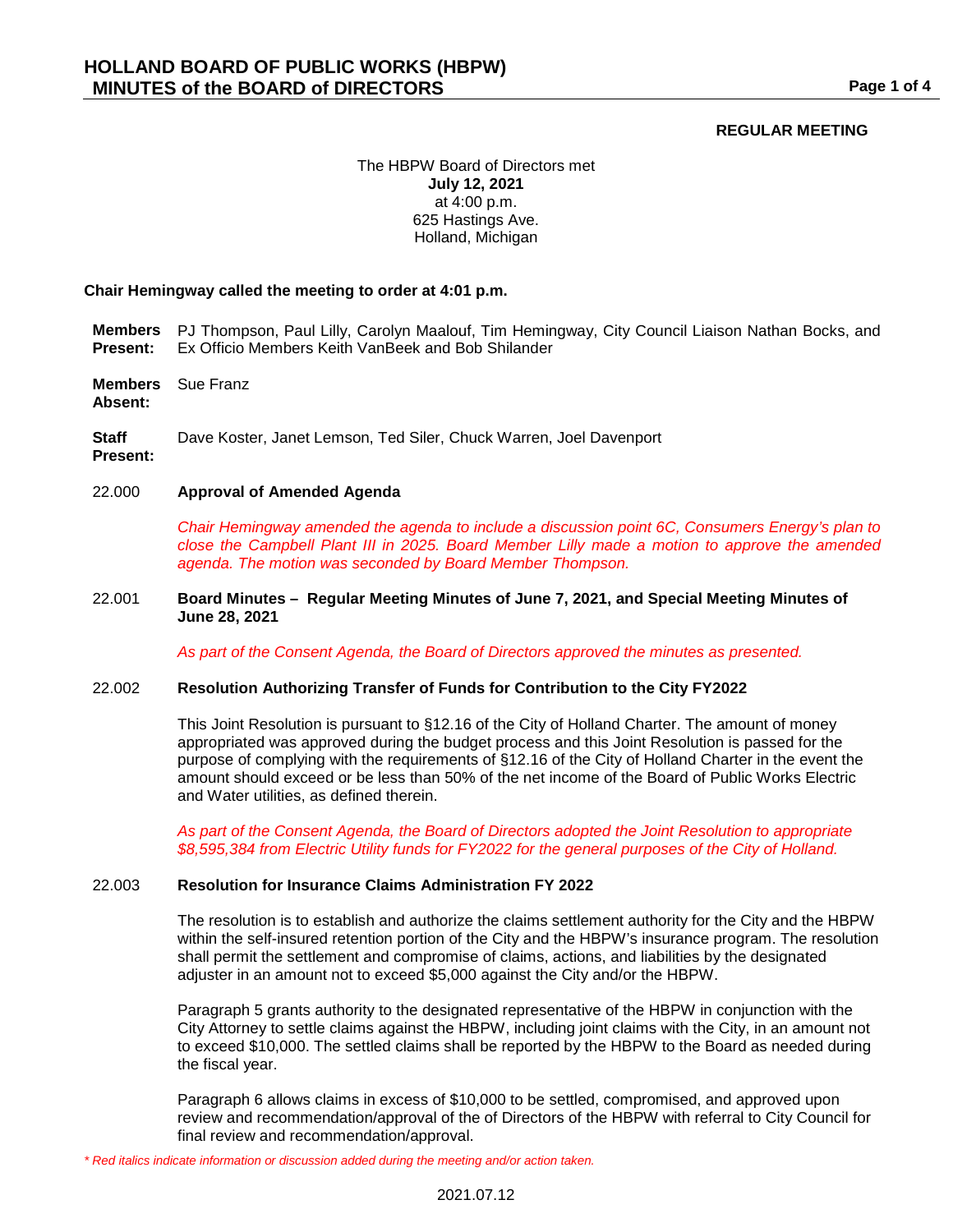*As part of the Consent Agenda, the Board of Directors approved the resolution allowing the designated representative of the HBPW, in conjunction with the City Attorney, the settlement authority, to settle claims in an amount not to exceed \$10,000.*

#### 22.004 **METRO Permit Renewal With Zeeland Charter Township**

The HBPW has a current METRO permit with Zeeland Charter Township and has existing infrastructure in the right-of-way. In order to continue providing services in this territory, the METRO permit with Zeeland Charter Township needs to be renewed. The officials of the township have agreed to the renewal.

*As part of the Consent Agenda, the Board of Directors approved the METRO permit with Zeeland Charter Township, pending approval as to form from the City Attorney.*

### 22.005 Action on Consent items:

|              |  |  | Motion to approve, accept, or adopt Consent Lilly |                 |
|--------------|--|--|---------------------------------------------------|-----------------|
| Agenda items |  |  |                                                   |                 |
| Second       |  |  |                                                   | <b>Thompson</b> |
| Favor        |  |  |                                                   |                 |
| Oppose       |  |  |                                                   | 71              |

### 22.006 **Communications from the Audience**

*None*

# 22.007 **Major Project Update**

*For information only*

#### 22.008 **Pine Avenue Reconstruction Engineering Contract**

The Holland Board of Public Works along with the City of Holland Transportation Services Department sought proposals from qualified engineering firms to provide engineering, materials testing, and construction inspection services for the Pine Avenue reconstruction project. The anticipated project limits are Pine Avenue from 9th Street to Michigan Avenue (4,800 feet), 11th Street from Pine Avenue to River Avenue (775 feet), and 22nd Street from Maple Avenue to Michigan Avenue (1,200 feet). The construction is expected to commence in the spring of 2022 and last through the fall of 2022.

The project's utility work includes the replacement of an existing undersized transmission main in Pine Avenue with a new 24" transmission main, and constructing a parallel 8" distribution main. The sanitary sewer mains in 22nd Street and 11th Street will also be replaced or lined. In addition to reconstruction of the roadway itself, the Transportation Services Department plans Page 1 of 2on implementing additional improvements to sidewalks, storm sewers, and curb and gutter sections.

Proposals were solicited and received from three engineering firms as provided below. Wightman submitted the lowest fee. After a review of their project assumptions and qualifications, HBPW and Transportation Services Department staff recommend the award of the work to Wightman.

| <b>Firm</b>              | <b>Proposed Fee</b> |
|--------------------------|---------------------|
| Wightman and Associates  | \$429.425           |
| Holland Engineering Inc. | \$576,260           |
| Fishbeck Inc.            | \$583,000           |
|                          |                     |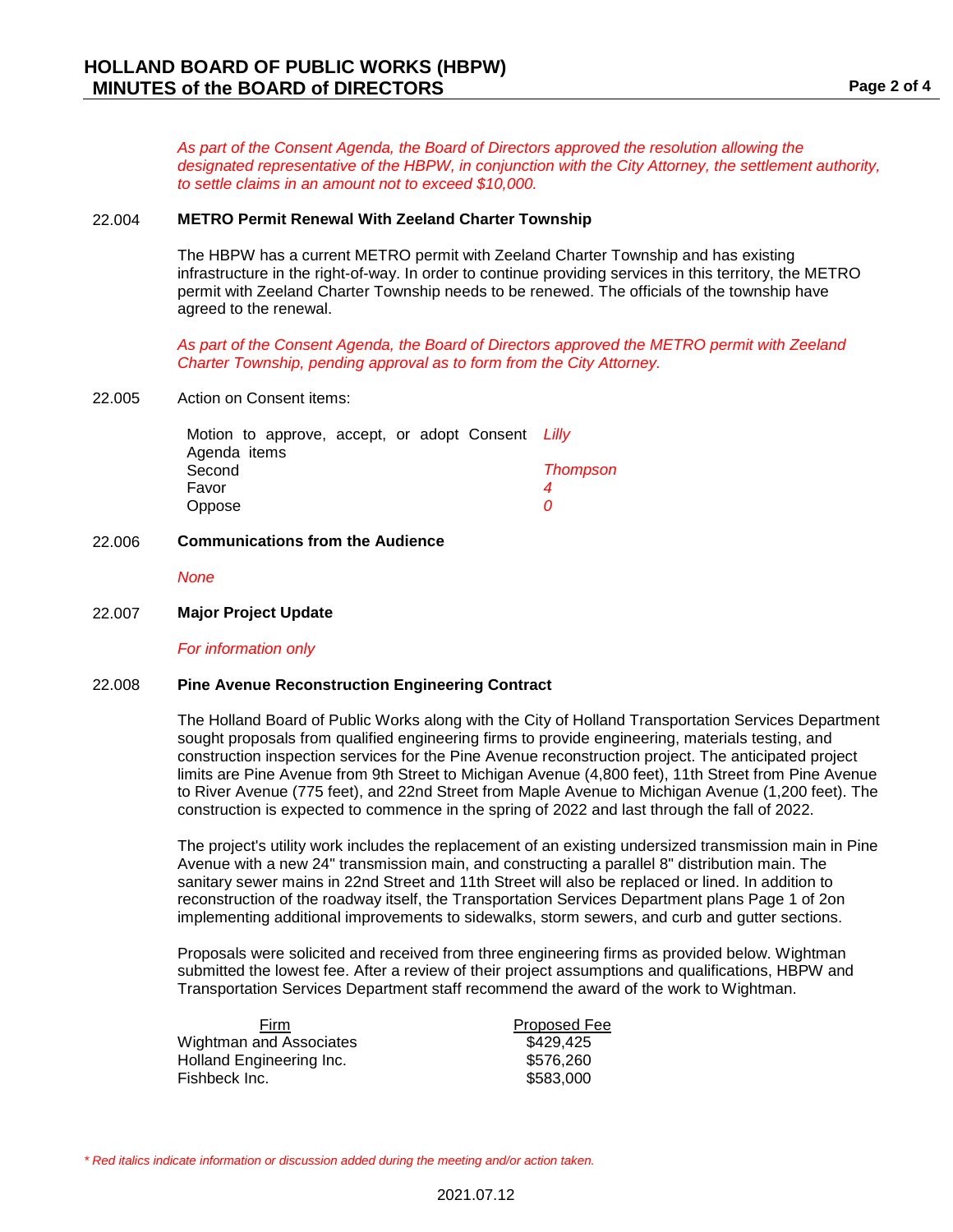The HBPW approved budget for this project is \$3.15M, detailed in the attached capital justification form, with costs split between the FY22 and FY23 fiscal years. A slight increase in project budget will be necessary in FY23 to account for the addition of sanitary sewer work in 22nd Street and 11th Street. The side streets were not a part of the BPW's original project scope but were added at the request of the Transportation Services Department.

*Recommendation: The Board of Directors approved a contract with Wightman and Associates in the amount of \$429,425, with a 10% contingency of \$42,942 for a total of \$472,367, pending approval as to form from the City Attorney.*

| Motion to approve recommendation | Lilly           |
|----------------------------------|-----------------|
| Second                           | <b>Thompson</b> |
| Favor                            |                 |
| Oppose                           |                 |

### 22.009 **WTP Low Service Pumps 2 & 4 Repairs**

The Low Service Pumps 2 & 4 Repair project repairs the two remaining main supply pumps of the five low service pumps that move water from Lake Michigan to the Water Treatment Plant. Pump 3 was overhauled in Spring 2021 and provided the expected scope of repair for the other two pumps that make up the group that operate more than 90% of the time for the Low Service Pump Station. These pumps operate on Variable Frequency Drives (VFD), which allows them to vary flow output to meet most of the demands of the water system. Pumps 2 & 4 have provided 24 years of service prior to the present overhaul.

Bids were received in June, 2021 from two qualified machine shops. Two additional qualified shops did not return bids. The following table summarizes the received bids:

| <b>Bidder Name</b>           | <b>Business</b><br><b>Location</b> | <b>Bid Amount</b> | <b>Meets</b><br><b>Specification</b> | <b>Previous</b><br><b>Contracts</b> |
|------------------------------|------------------------------------|-------------------|--------------------------------------|-------------------------------------|
| Kennedy<br><b>Industries</b> | Wixom, MI                          | \$125,090         | Yes                                  | Yes                                 |
| <b>KSB Dubric</b>            | <b>Comstock Park,</b><br>МI        | \$139,870         | Yes                                  | Yes                                 |

BPW staff interviewed Kennedy Industries as the apparent low bidder. Based on the bid review, staff recommends awarding the contract to Kennedy Industries as the lowest responsible bidder.

Staff budgeted for the repairs for Pumps 2 & 4 based on the first overhaul project. While the pumps have seen similar service, it is possible for the level of repair required to be lesser or greater based on actual conditions observed once the pumps are removed from service and inspected. As a result, staff is requesting 10% contingency for the project. The requested construction contract and contingency amount of \$137,590 is within the project budget of \$165,000 and does not require a transfer from contingency.

*Recommendation: The Board of Directors approved a contract with Kennedy Industries in the amount of \$125,090, with a 10% contingency of \$12,500 for a total of \$137,590, pending approval as to form from the City Attorney.*

| Motion to approve recommendation | <b>Thompson</b> |
|----------------------------------|-----------------|
| Second                           | Lilly           |
| Favor                            |                 |
| Oppose                           | n               |

*\* Red italics indicate information or discussion added during the meeting and/or action taken.*